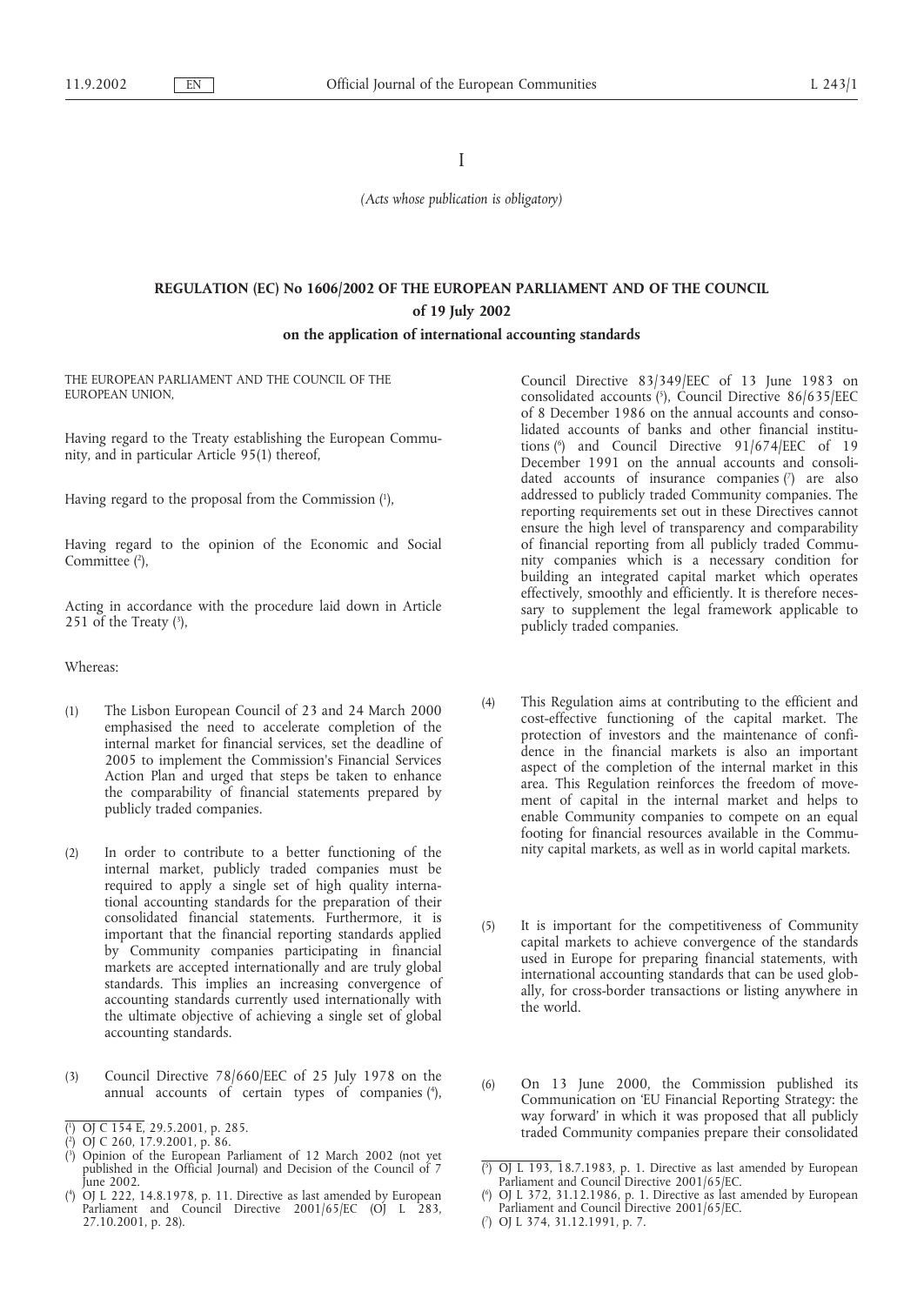financial statements in accordance with one single set of accounting standards, namely International Accounting Standards (IAS), at the latest by 2005.

- (7) International Accounting Standards (IASs) are developed by the International Accounting Standards Committee (IASC), whose purpose is to develop a single set of global accounting standards. Further to the restructuring of the IASC, the new Board on 1 April 2001, as one of its first decisions, renamed the IASC as the International Accounting Standards Board (IASB) and, as far as future international accounting standards are concerned, renamed IAS as International Financial Reporting Standards (IFRS). These standards should, wherever possible and provided that they ensure a high degree of transparency and comparability for financial reporting in the Community, be made obligatory for use by all publicly traded Community companies.
- (8) The measures necessary for the implementation of this Regulation should be adopted in accordance with Council Decision 1999/468/EC of 28 June 1999 laying down the procedures for the exercise of implementing powers conferred on the Commission (1 ) and with due regard to the declaration made by the Commission in the European Parliament on 5 February 2002 concerning the implementation of financial services legislation.
- (9) To adopt an international accounting standard for application in the Community, it is necessary firstly that it meets the basic requirement of the aforementioned Council Directives, that is to say that its application results in a true and fair view of the financial position and performance of an enterprise — this principle being considered in the light of the said Council Directives without implying a strict conformity with each and every provision of those Directives; secondly that, in accordance with the conclusions of the Council of 17 July 2000, it is conducive to the European public good and lastly that it meets basic criteria as to the quality of information required for financial statements to be useful to users.
- (10) An accounting technical committee should provide support and expertise to the Commission in the assessment of international accounting standards.
- (11) The endorsement mechanism should act expeditiously on proposed international accounting standards and also be a means to deliberate, reflect and exchange information on international accounting standards among the main parties concerned, in particular national accounting standard setters, supervisors in the fields of securities, banking and insurance, central banks including the ECB, the accounting profession and users and preparers of

accounts. The mechanism should be a means to foster common understanding of adopted international accounting standards in the Community.

- (12) In accordance with the principle of proportionality, the measures provided for in this Regulation, in requiring that a single set of international accounting standards be applied to publicly traded companies, are necessary to achieve the objective of contributing to the efficient and cost-effective functioning of Community capital markets and thereby to the completion of the internal market.
- (13) In accordance with the same principle, it is necessary, as regards annual accounts, to leave to Member States the option to permit or require publicly traded companies to prepare them in conformity with international accounting standards adopted in accordance with the procedure laid down in this Regulation. Member States may decide as well to extend this permission or this requirement to other companies as regards the preparation of their consolidated accounts and/or their annual accounts.
- (14) In order to facilitate an exchange of views and to allow Member States to coordinate their positions, the Commission should periodically inform the accounting regulatory committee about active projects, discussion papers, point outlines and exposure drafts issued by the IASB and about the consequential technical work of the accounting technical committee. It is also important that the accounting regulatory committee is informed at an early stage if the Commission intends not to propose to adopt an international accounting standard.
- (15) In its deliberations on and in elaborating positions to be taken on documents and papers issued by the IASB in the process of developing international accounting standards (IFRS and SIC-IFRIC), the Commission should take into account the importance of avoiding competitive disadvantages for European companies operating in the global marketplace, and, to the maximum possible extent, the views expressed by the delegations in the Accounting Regulatory Committee. The Commission will be represented in constituent bodies of the IASB.
- (16) A proper and rigorous enforcement regime is key to underpinning investors' confidence in financial markets. Member States, by virtue of Article 10 of the Treaty, are required to take appropriate measures to ensure compliance with international accounting standards. The Commission intends to liaise with Member States, notably through the Committee of European Securities Regulators (CESR), to develop a common approach to enforcement.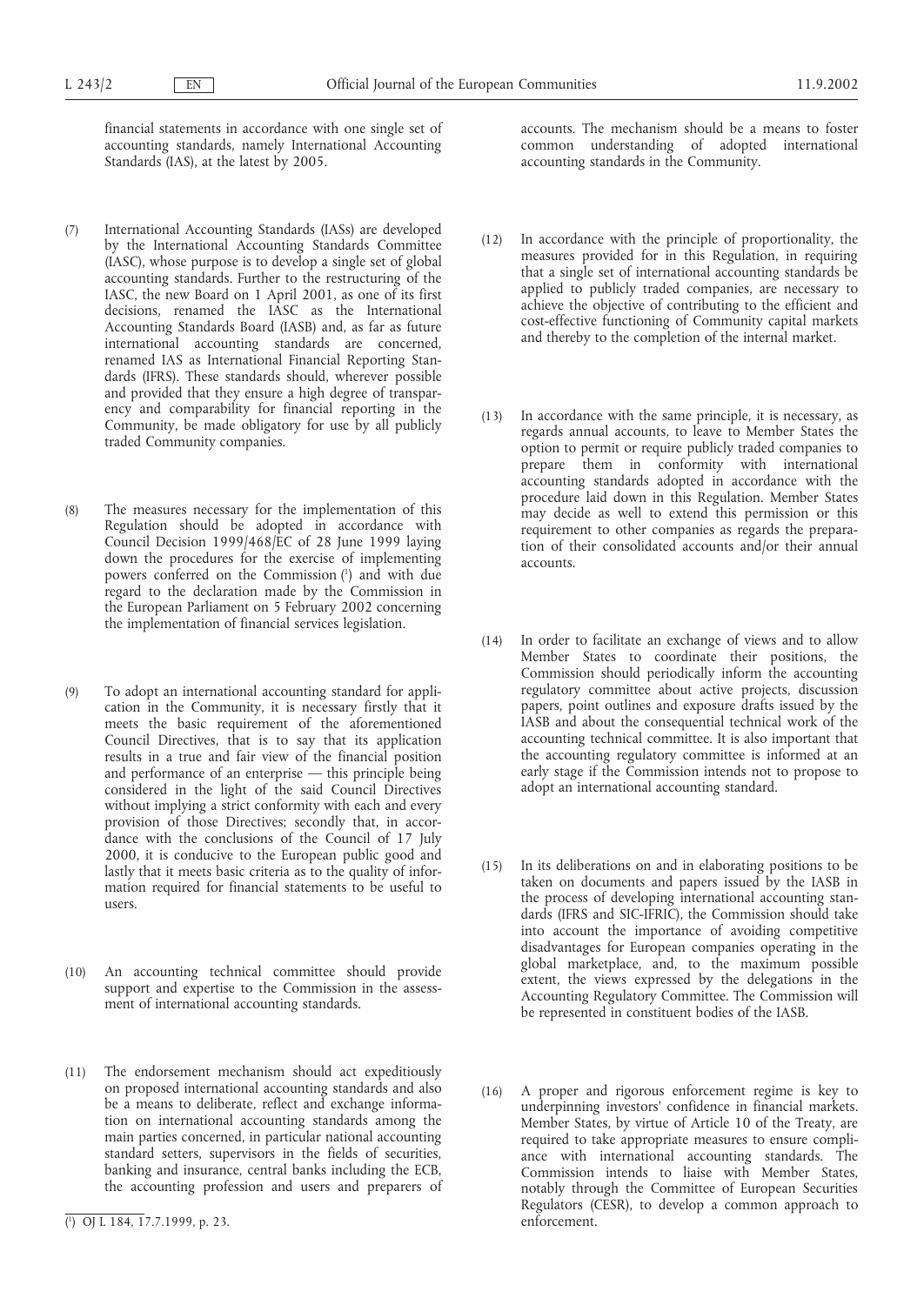- (17) Further, it is necessary to allow Member States to defer the application of certain provisions until 2007 for those companies publicly traded both in the Community and on a regulated third-country market which are already applying another set of internationally accepted standards as the primary basis for their consolidated accounts as well as for companies which have only publicly traded debt securities. It is nonetheless crucial that by 2007 at the latest a single set of global international accounting standards, the IAS, apply to all Community companies publicly traded on a Community regulated market.
- (18) In order to allow Member States and companies to carry out the necessary adaptations to make the application of international accounting standards possible, it is necessary to apply certain provisions only in 2005. Appropriate provisions should be put in place for the first-time application of IAS by companies as a result of the entry into force of the present regulation. Such provisions should be drawn up at international level in order to ensure international recognition of the solutions adopted,

HAVE ADOPTED THIS REGULATION:

## *Article 1*

## **Aim**

This Regulation has as its objective the adoption and use of international accounting standards in the Community with a view to harmonising the financial information presented by the companies referred to in Article 4 in order to ensure a high degree of transparency and comparability of financial statements and hence an efficient functioning of the Community capital market and of the Internal Market.

## *Article 2*

#### **Definitions**

For the purpose of this Regulation, 'international accounting standards' shall mean International Accounting Standards (IAS), International Financial Reporting Standards (IFRS) and related Interpretations (SIC-IFRIC interpretations), subsequent amendments to those standards and related interpretations, future standards and related interpretations issued or adopted by the International Accounting Standards Board (IASB).

## *Article 3*

#### **Adoption and use of international accounting standards**

1. In accordance with the procedure laid down in Article 6(2), the Commission shall decide on the applicability within the Community of international accounting standards.

2. The international accounting standards can only be adopted if:

— they are not contrary to the principle set out in Article 2(3) of Directive 78/660/EEC and in Article 16(3) of Directive 83/349/EEC and are conducive to the European public good and,

they meet the criteria of understandability, relevance, reliability and comparability required of the financial information needed for making economic decisions and assessing the stewardship of management.

3. At the latest by 31 December 2002, the Commission shall, in accordance with the procedure laid down in Article 6(2), decide on the applicability within the Community of the international accounting standards in existence upon entry into force of this Regulation.

4. Adopted international accounting standards shall be published in full in each of the official languages of the Community, as a Commission Regulation, in the *Official Journal of the European Communities*.

#### *Article 4*

#### **Consolidated accounts of publicly traded companies**

For each financial year starting on or after 1 January 2005, companies governed by the law of a Member State shall prepare their consolidated accounts in conformity with the international accounting standards adopted in accordance with the procedure laid down in Article  $6(2)$  if, at their balance sheet date, their securities are admitted to trading on a regulated market of any Member State within the meaning of Article 1(13) of Council Directive 93/22/EEC of 10 May 1993 on investment services in the securities field (1).

# *Article 5*

## **Options in respect of annual accounts and of non publiclytraded companies**

Member States may permit or require:

- (a) the companies referred to in Article 4 to prepare their annual accounts,
- (b) companies other than those referred to in Article 4 to prepare their consolidated accounts and/or their annual accounts,

in conformity with the international accounting standards adopted in accordance with the procedure laid down in Article 6(2).

#### *Article 6*

#### **Committee procedure**

1. The Commission shall be assisted by an accounting regulatory committee hereinafter referred to as 'the Committee'.

2. Where reference is made to this paragraph, Articles 5 and 7 of Decision 1999/468/EC shall apply, having regard to the provisions of Article 8 thereof.

<sup>(</sup> 1 ) OJ L 141, 11.6.1993, p. 27. Directive as last amended by European Parliament and Council Directive 2000/64/EC (OJ L 290, 17.11.2000, p. 27).